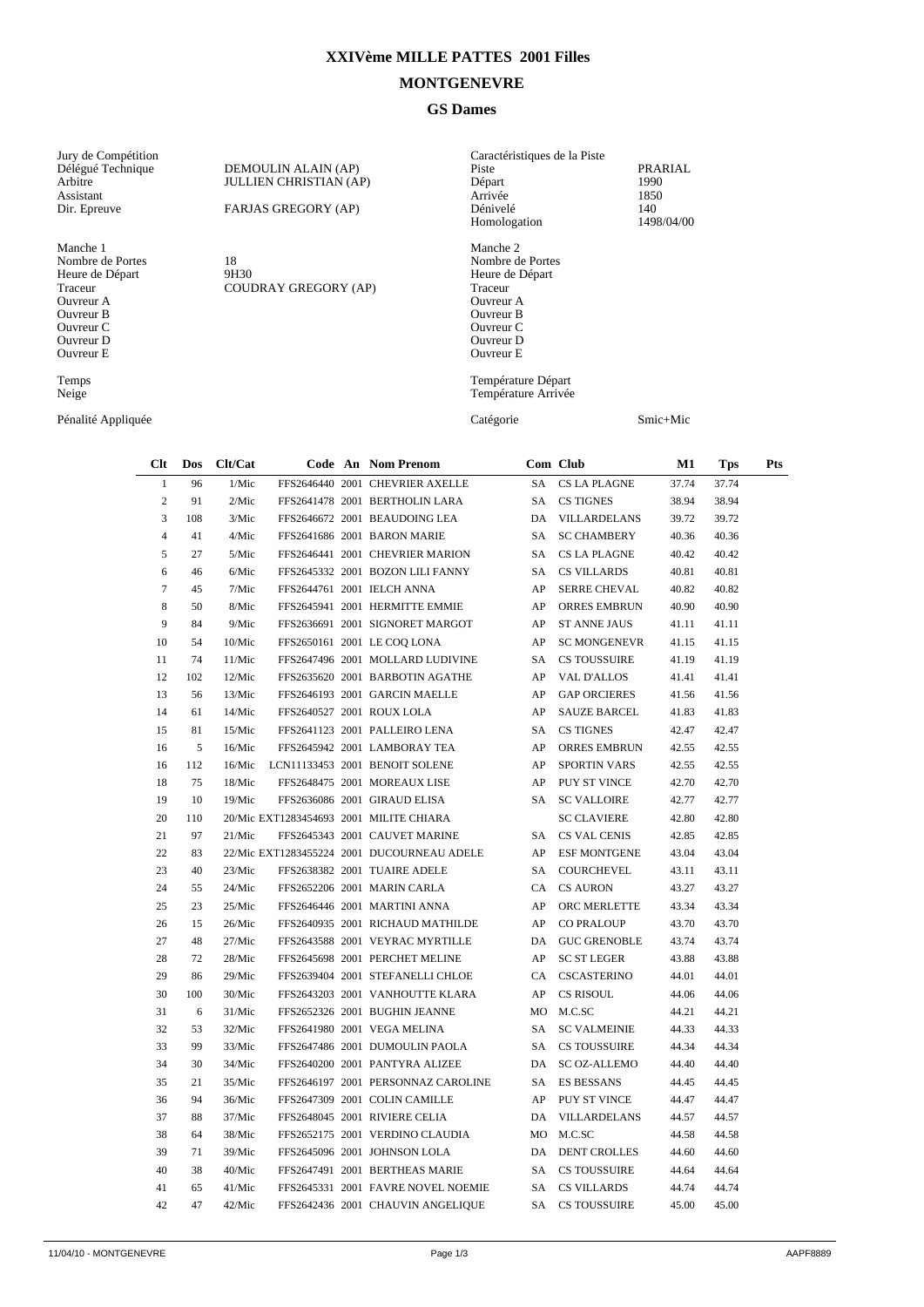| 43           | 39              | 43/Mic  |                                       | FFS2653321 2001 SCIAUD FLAVIE                 | SA   | CS TOUSSUIRE        | 45.30               | 45.30 |
|--------------|-----------------|---------|---------------------------------------|-----------------------------------------------|------|---------------------|---------------------|-------|
| 44           | 101             | 44/Mic  |                                       | FFS2637457 2001 TEILLOT LISA                  | SA   | CS LA NORMA         | 45.34               | 45.34 |
| 45           | 76              | 45/Mic  |                                       | FFS2640981 2001 BAISE CEA CARLA               | DA   | SC ALPE HUEZ        | 45.53               | 45.53 |
| 46           | 14              | 46/Mic  |                                       | FFS2651426 2001 BLANC GRAS ANNA               | AP   | ORRES EMBRUN        | 45.62               | 45.62 |
| 47           | 89              | 47/Mic  |                                       | FFS2647029 2001 CASTERES ALBANE               | AP   | <b>SC MONGENEVR</b> | 45.68               | 45.68 |
| 48           | 66              | 48/Mic  |                                       | FFS2636085 2001 RAOUST CLOTHILDE              | SA   | <b>SC VALLOIRE</b>  | 45.70               | 45.70 |
| 49           | 51              | 49/Mic  |                                       | FFS2645353 2001 GROLLIER EMY                  | AP   | <b>SERRE CHEVAL</b> | 45.77               | 45.77 |
| 50           | 95              | 50/Mic  |                                       | FFS2646349 2001 BABIN JADE                    | SA   | CS LA NORMA         | 45.92               | 45.92 |
| 51           | 2               | 51/Mic  |                                       | FFS2642766 2001 CREACHCADEC TESS              | AP   | SAUZE BARCEL        | 45.94               | 45.94 |
| 52           | 8               | 52/Mic  |                                       | FFS2645944 2001 REYNIER LUCIE                 | AP   | ORRES EMBRUN        | 46.06               | 46.06 |
| 53           | 36              | 53/Mic  |                                       | LCN11120463 2001 NICOLETTA ELISE              |      | CA CSPM VALBERG     | 46.15               | 46.15 |
| 54           | 104             | 54/Mic  |                                       | FFS2636829 2001 BOURBON MARION                |      | DA SC ALP SERRE     | 46.21               | 46.21 |
| 55           | 98              | 55/Mic  |                                       | FFS2642077 2001 BAUDIN CACILIE                | SA - | <b>SC VALMEINIE</b> | 46.33               | 46.33 |
| 56           | 43              | 56/Mic  |                                       | FFS2640782 2001 BOLLET FANNY                  | AP   | <b>CO PRALOUP</b>   | 46.40               | 46.40 |
| 57           | 106             | 57/Mic  |                                       | FFS2649611 2001 WICHOWANIEC LEA               | AP   | GUILLESTRE          | 46.89               | 46.89 |
| 58           | 19              | 58/Mic  |                                       | FFS2633138 2001 LEYDET LAURIE                 | AP   | VAL D'ALLOS         | 46.94               | 46.94 |
| 59           | 67              | 59/Mic  |                                       | FFS2650607 2001 GOETZ LUCILE                  | DA   | <b>GUC GRENOBLE</b> | 46.99               | 46.99 |
| 60           | 107             | 60/Mic  |                                       | FFS2646923 2001 KISIELEWICZ MARION            | SA   | <b>CS VILLARDS</b>  | 47.02               | 47.02 |
| 61           | 3               | 61/Mic  |                                       | FFS2645685 2001 GROS DELEGLISE MONTAINE SA    |      | <b>SC CORBIER</b>   | 47.16               | 47.16 |
| 62           | 18              | 62/Mic  |                                       | FFS2640562 2001 MELQUIOND MELVYNN             | AP   | <b>CO PRALOUP</b>   | 47.26               | 47.26 |
| 63           | 113             | 63/Mic  |                                       | LCN11142827 2001 CHASTAN CHLOE                | AP   | SPORTIN VARS        | 47.63               | 47.63 |
| 64           | 82              | 64/Mic  |                                       | FFS2650162 2001 PLEINDOUX LOUISON             | AP   | <b>SC MONGENEVR</b> | 48.03               | 48.03 |
| 65           | 42              | 65/Mic  |                                       | FFS2643180 2001 MARTINET SOPHIE               | AP   | <b>SC QUEYRAS</b>   | 48.04               | 48.04 |
| 66           | 87              | 66/Mic  |                                       | FFS2634803 2001 WENDLING JEANNE               | DA   | SC OZ-ALLEMO        | 48.17               | 48.17 |
| 67           | 29              |         |                                       | 67/Mic EXT1283454692 2001 CANAVESIO FRANCESCA | AP   | <b>SC CLAVIERE</b>  | 48.38               | 48.38 |
| 68           | 60              | 68/Mic  |                                       | FFS2652623 2001 DELSINNE LANA                 |      | CA CSCASTERINO      | 48.52               | 48.52 |
| 69           | 114             |         |                                       | 69/Mic EXT1283455333 2001 SALIERNO MARTINA    |      | IND                 | 48.67               | 48.67 |
| 70           | 20              | 70/Mic  |                                       | FFS2645333 2001 AMSELLEM AXELLE               |      | SA CS VILLARDS      | 48.77               | 48.77 |
| 71           | 11              | 71/Mic  |                                       | FFS2647494 2001 MESTRALLET EMMA               |      | SA CS TOUSSUIRE     | 49.44               | 49.44 |
| 72           | 13              | 72/Mic  |                                       | FFS2641531 2001 MOULET LEANA                  |      | SA CS TIGNES        | 49.92               | 49.92 |
| 73           | 90              | 73/Mic  |                                       | FFS2639612 2001 MONCHOIX MARIE                |      | DA SC DEUX ALPE     | 50.03               | 50.03 |
| 74           | 62              | 74/Mic  |                                       | LCN11120663 2001 ISRAEL KIMBERLY              |      | CA CSPM VALBERG     | 50.09               | 50.09 |
| 75           | 85              | 75/Mic  |                                       | FFS2648043 2001 FLAMAND CHLOE                 |      | DA VILLARDELANS     | 50.53               | 50.53 |
| 76           | 32              |         |                                       | 76/Mic EXT1283455318 2001 SALVAIA ELENA       |      | <b>ESF MONTGENE</b> | 50.57               | 50.57 |
| 77           | 37              | 77/Mic  |                                       | FFS2645368 2001 PEANT ANNE LOU                |      | SA CS VAL CENIS     | 50.70               | 50.70 |
| 78           | 25              | 78/Mic  |                                       | FFS2651200 2001 ROULX KAISSA                  | AP   | ES VALLOUISE        | 50.77               | 50.77 |
| 79           | 80              | 79/Mic  |                                       | FFS2645695 2001 EYRAUD EVA                    | AP   | SC ST LEGER         | 50.78               | 50.78 |
| 80           | 12              | 80/Mic  |                                       | FFS2639968 2001 FERRET CELINE                 | SA - | <b>SC VALLOIRE</b>  | 51.05               | 51.05 |
| 81           | 73              |         | 81/Mic EXT1283454524 2001 BECH MAILYS |                                               | AP   | GRAND PUY           | 51.54               | 51.54 |
| 82           | 68              | 82/Mic  |                                       | FFS2641894 2001 AVANTURIER AURELIE            |      | DA SC ALPE HUEZ     | 52.25               | 52.25 |
| 83           | 70              | 83/Mic  |                                       | FFS2645766 2001 RIBERI MYLENE                 |      | CA CSCASTERINO      | 52.36               | 52.36 |
| 84           | 16              | 84/Mic  |                                       | FFS2650117 2001 LESUEUR JADE                  |      | AP ES VALLOUISE     | 53.57               | 53.57 |
| 85           | 58              |         |                                       | 85/Mic EXT1283455225 2001 GROSSO MICHAELA     |      | AP ESF MONTGENE     | 53.97               | 53.97 |
| 86           | 24              | 86/Mic  |                                       | FFS2652459 2001 HURTEVENT AMANDINE            |      | AP VAL D'ALLOS      | 54.58               | 54.58 |
| 87           | 26              |         |                                       | 87/Mic EXT1283455226 2001 GUALTIERI FEDERICA  |      | AP ESF MONTGENE     | 54.65               | 54.65 |
| 88           | 105             |         |                                       | 88/Mic EXT1283455324 2001 TONELLI FEDERICA    |      | IND                 | 54.67               | 54.67 |
| 89           | 59              | 89/Mic  |                                       | FFS2639901 2001 ESPITALLIER AMBRE             |      | DA SC DEUX ALPE     | 55.37               | 55.37 |
| 90           | 31              |         |                                       | 90/Mic EXT1283454678 2001 LO SAVIO LUCIA      |      | AP IND              | 55.45               | 55.45 |
| 91           | 69              | 91/Mic  |                                       | FFS2652115 2001 OOSTERLYNK ROSALIE            |      | AP SKI ACADEMIE     | 56.41               | 56.41 |
| 92           | $\overline{4}$  | 92/Mic  |                                       | FFS2647168 2001 MARSEILLE MAILYS              |      | AP CS RISOUL        | 57.10               | 57.10 |
| 93           | 77              |         |                                       | 93/Mic EXT1283454691 2001 CENA MARTINA        |      | <b>IND</b>          | 57.52               | 57.52 |
| 94           | 92              | 94/Mic  |                                       | FFS2645723 2001 CADARS BOIS LOU               |      | SA SC VALLOIRE      | 58.05               | 58.05 |
| 95           | 44              |         |                                       | 95/Mic FFS2646908 2001 TURACHUS ELOISE        |      | DA LANS VERCORS     | 58.39               | 58.39 |
| 96           | $7\phantom{.0}$ | 96/Mic  |                                       | FFS2653782 2001 LENFANT CAROLINE              |      | AP PUY ST VINCE     | 59.42               | 59.42 |
| 97           | 79              |         |                                       | 97/Mic EXT1283454528 2001 DEBON CASSANDRE     |      | AP IND              | 59.50               | 59.50 |
| 98           | 63              |         |                                       | 98/Mic EXT1283455228 2001 PERETTI MARION      |      | AP ESF MONTGENE     | 59.93               | 59.93 |
| 98           | 111             |         |                                       | 98/Mic LCN10603231 2001 ABRARD CELIA          |      | AP GUILLESTRE       | 59.93               | 59.93 |
| 100          | 57              | 100/Mic |                                       | FFS2648197 2001 MILLEFIORI LEA                |      | AP ST ANNE JAUS     | $1:01.10$ $1:01.10$ |       |
| 101          | 49              |         |                                       | 101/Mic EXT1283455309 2001 MOTTE CHANELLE     |      | DA CS LA MEIJE      | $1:01.55$ $1:01.55$ |       |
| 102          | 52              |         |                                       | 102/Mic EXT1283455325 2001 DORIA MATHILDE     |      | IND                 | $1:02.03$ $1:02.03$ |       |
| 103          | 115             |         |                                       | 103/Mic EXT1283455336 2001 BREYNE MARIE       |      | IND                 | 1:04.44 1:04.44     |       |
| 104          | 22              | 104/Mic |                                       | PC11112282 2001 DRAHE VICTORIA                |      | AP GUILLESTRE       | 1:09.54 1:09.54     |       |
| Abandons     |                 |         |                                       |                                               |      |                     |                     |       |
|              | 1               |         |                                       | FFS2639900 2001 CHALVIN EMMA                  |      | DA SC DEUX ALPE     |                     |       |
| Disqualifiés |                 |         |                                       |                                               |      |                     |                     |       |
|              | 17              |         | EXT1283455227 2001 NANI ELENA         |                                               | AP   | <b>ESF MONTGENE</b> |                     |       |

 $\overline{\phantom{0}}$